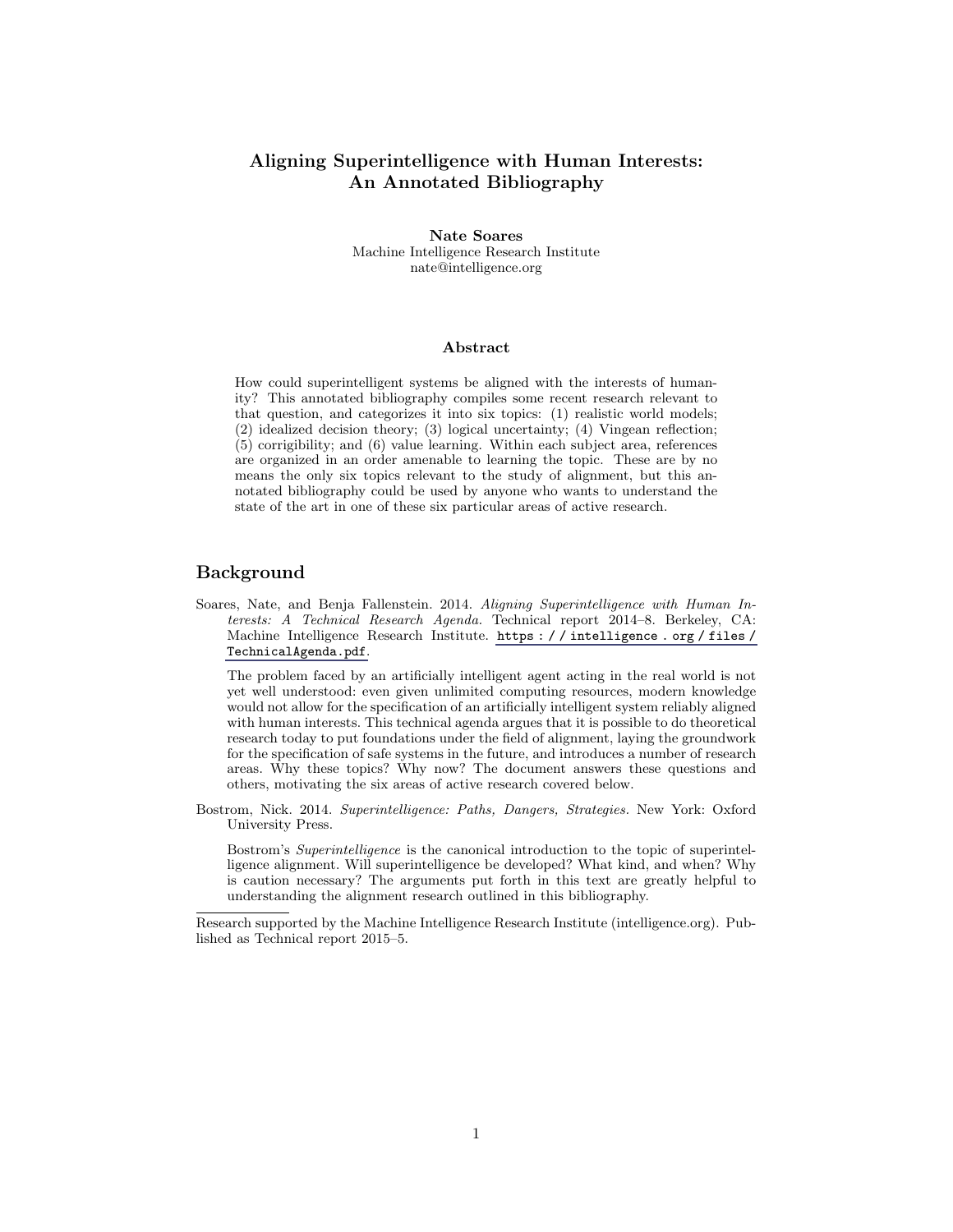Omohundro, Stephen M. 2008. "The Basic AI Drives." In Artificial General Intelligence 2008: Proceedings of the First AGI Conference, edited by Pei Wang, Ben Goertzel, and Stan Franklin, 483–492. Frontiers in Artificial Intelligence and Applications 171. Amsterdam: IOS.

Can we predict the behavior of a system which is smarter than us? While we would not be able to guess the specific plans of a more intelligent system, Omohundro argues that behaviors such as resource acquisition and self improvement are incentivized by almost any set of preferences. This implies that it is possible to reason about the behavior of superintelligent systems, today. (For an updated discussion of the same topic, see chapter chapter 7 of Bostrom's Superintelligence.)

#### Realistic World Models

Soares, Nate. 2015. Formalizing Two Problems of Realistic World-Models. Technical report 2015–3. Berkeley, CA: Machine Intelligence Research Institute. [https : / /](https://intelligence.org/files/RealisticWorldModels.pdf) [intelligence.org/files/RealisticWorldModels.pdf](https://intelligence.org/files/RealisticWorldModels.pdf).

Superintelligent systems must be embedded as a subprocess in the real world, and must reason about an environment which is larger than the system in order to achieve complex goals. Can this problem be fully formalized, in the same way that Hutter formalized the problem of agents interacting with an external environment? Soares and Fallenstein motivate the study of agents constructing realistic world models while embedded (and computed by) in a complex environment.

Hutter, Marcus. 2000. "A Theory of Universal Artificial Intelligence based on Algorithmic Complexity." Unpublished manuscript, April 3. <http://arxiv.org/abs/cs/0004001>.

Hutter constructs a framework for studying agents which learn and act upon an external environment. This formalization lends some insight into the problem faced by intelligent systems acting in an arbitrarily complex environment. The formalism lends itself to the specification of AIXI, a solution which excels in Hutter's model of interaction, and which lends some insight into the nature of intelligence.

Legg, Shane, and Marcus Hutter. 2007. "Universal Intelligence: A Definition of Machine Intelligence." Minds and Machines 17 (4): 391–444. doi:[10.1007/s11023-007-9079](http://dx.doi.org/10.1007/s11023-007-9079-x) [x](http://dx.doi.org/10.1007/s11023-007-9079-x).

Hutter's interaction problem can be used to define a "measure of intelligence," by evaluating how well the agent scores against a simplicity distribution over all possible computable environments. This constitutes an early attempt to fully describe the problem of agents interacting with an arbitrarily complex environment, by giving a metric by which scores intelligence in this setting.

Orseau, Laurent, and Mark Ring. 2012. "Space-Time Embedded Intelligence." In Artificial General Intelligence: 5th International Conference, AGI 2012, Oxford, UK, December  $8-11$ , 2012. Proceedings, edited by Joscha Bach, Ben Goertzel, and Matthew Iklé, 209–218. Lecture Notes in Artificial Intelligence 7716. New York: Springer. doi:[10.](http://dx.doi.org/10.1007/978-3-642-35506-6_22) [1007/978-3-642-35506-6\\_22](http://dx.doi.org/10.1007/978-3-642-35506-6_22).

Orseau and Ring provide an alternative framework for evaluating intelligence, which allows for the fact that agents are not separate from their environment, but rather embedded in it and computed by it. Their formulation characterizes the problem which we, as the designers of AI systems, face in choosing the most effective system to implement.

Bensinger, Rob. 2013. "Building Phenomenological Bridges." Less Wrong (blog) (December 23). [http://lesswrong.com/lw/jd9/building\\_phenomenological\\_bridges/](http://lesswrong.com/lw/jd9/building_phenomenological_bridges/).

Bensinger broaches the question of how to construct agents that score well on "spacetime embedded" metrics: what sort of scientific induction could an agent perform in order to learn about the environment which embeds the agent as a subprocess? Attempts to formalize this question have encountered many difficulties.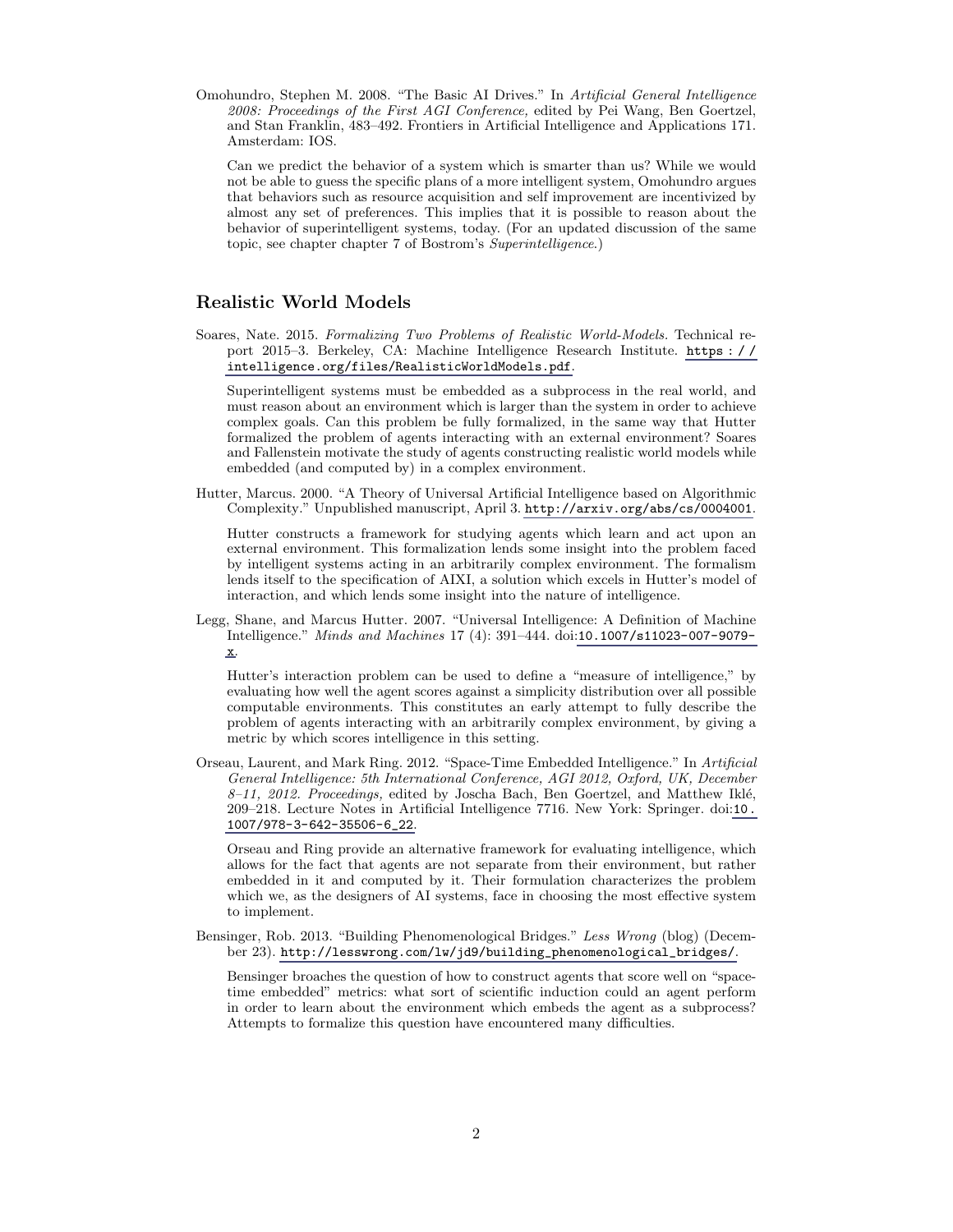De Blanc, Peter. 2011. Ontological Crises in Artificial Agents' Value Systems. The Singularity Institute, San Francisco, CA, May 19. <http://arxiv.org/abs/1105.3821>.

Given goals specified in terms of one ontology, how are these evaluated in terms of a world model written in a different ontology? Say that the goal is to produce diamonds, as specified by an atomic structure. How is this evaluated in terms of a world model representing a quantum universe? De Blanc discusses this problem, and notes that good behavior cannot be expected in intelligent systems by default.

# Idealized Decision Theory

Soares, Nate, and Benja Fallenstein. 2014. Toward Idealized Decision Theory. Technical report 2014–7. Berkeley, CA: Machine Intelligence Research Institute. [https :](https://intelligence.org/files/TowardIdealizedDecisionTheory.pdf) [//intelligence.org/files/TowardIdealizedDecisionTheory.pdf](https://intelligence.org/files/TowardIdealizedDecisionTheory.pdf).

It is important that superintelligent systems tend to select good decisions, but what is a "good decision"? Can we give a definition which precisely describes how to identify the best action available to a given agent in a given situation (with respect to some set of preferences)? Intuitively, the problem may seem easy: simply identify the action which maximizes expected utility. However, this is not a full specification: if a deterministic agent is embedded in a deterministic environment, how is expected utility evaluated in the counterfactual case where a deterministic agent does something that it doesn't? This "counterfactual reasoning" is difficult to formalize, and no satisfactory theory of counterfactual reasoning yet exists. Soares and Fallenstein motivate the need for a better theory of decision-making before constructing smarter-than-human systems.

LaVictoire, Patrick, Benja Fallenstein, Eliezer Yudkowsky, Mihaly Barasz, Paul Christiano, and Marcello Herreshoff. 2014. "Program Equilibrium in the Prisoner's Dilemma via Löb's Theorem." In Multiagent Interaction without Prior Coordination: Papers from the AAAI-14 Workshop. AAAI Publications. [http://www.aaai.org/ocs/index.](http://www.aaai.org/ocs/index.php/WS/AAAIW14/paper/view/8833) [php/WS/AAAIW14/paper/view/8833](http://www.aaai.org/ocs/index.php/WS/AAAIW14/paper/view/8833).

LaVictoire et al. have developed a mechanism by which agents can achieve robust mutual cooperation in the one-shot Prisoner's Dilemma (with shared source code), while remaining unexploitable. Their "modal agent" framework may provide a mechanism through which satisfactory methods of counterfactual reasoning (allowing e.g. unexploitable mutually cooperative behavior) can be studied.

Dai, Wei. 2009. "Towards a New Decision Theory." Less Wrong (blog) (August 13). [http:](http://lesswrong.com/lw/15m/towards_a_new_decision_theory/) [//lesswrong.com/lw/15m/towards\\_a\\_new\\_decision\\_theory/](http://lesswrong.com/lw/15m/towards_a_new_decision_theory/).

Recent progress in the development of a satisfactory theory of counterfactual reasoning has stemmed from the development of Dai's "updateless decision theory" (UDT), introduced in this internet blog post.

Fallenstein, Benja. 2012. "A Model of UDT with a Concrete Prior over Logical Statements." Less Wrong (blog) (August 28). [http://lesswrong.com/lw/eaa/a\\_model\\_](http://lesswrong.com/lw/eaa/a_model_of_udt_with_a_concrete_prior_over_logical/) [of\\_udt\\_with\\_a\\_concrete\\_prior\\_over\\_logical/](http://lesswrong.com/lw/eaa/a_model_of_udt_with_a_concrete_prior_over_logical/).

In this blog post, Fallenstein gives a simple model of UDT which acts in a probabilistic setting.

Altair, Alex. 2013. A Comparison of Decision Algorithms on Newcomblike Problems. Machine Intelligence Research Institute, Berkeley, CA. [http : / / intelligence . org /](http://intelligence.org/files/Comparison.pdf) [files/Comparison.pdf](http://intelligence.org/files/Comparison.pdf).

Altair compares several different approaches to decision theory, providing an overview of some pros and cons of each one.

Hintze, Daniel. 2014. Problem Class Dominance in Predictive Dilemmas. Machine Intelligence Research Institute, Berkeley, CA, April 23. [http://intelligence.org/files/](http://intelligence.org/files/ProblemClassDominance.pdf) [ProblemClassDominance.pdf](http://intelligence.org/files/ProblemClassDominance.pdf).

Hintze demonstrates that Dai's updateless approach to decision theory dominates many other modern approaches, with respect to a certain class of decision problems.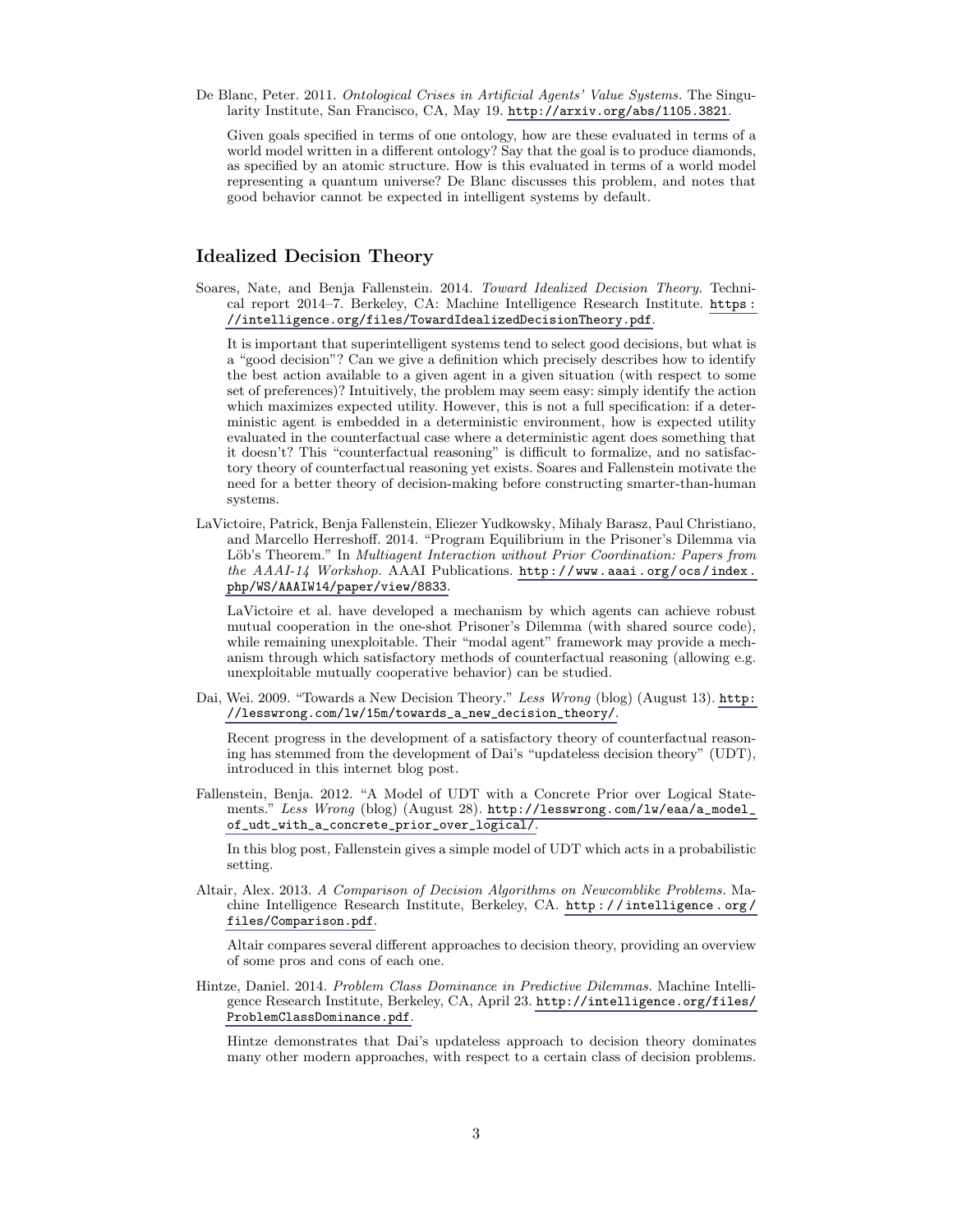Slepnev, Vladimir. 2011. "Example Decision Theory Problem: 'Agent simulates predictor."" Less Wrong (blog) (May 19). http://lesswrong.com/lw/5rq/example\_ [decision\\_theory\\_problem\\_agent\\_simulates/](http://lesswrong.com/lw/5rq/example_decision_theory_problem_agent_simulates/).

Despite encouraging results demonstrated by Hintze and others, UDT is not without flaws. This blog post by Slepnev introduces the Agent Simulates Predictor problem, which remains an open problem for UDT.

Benson-Tilsen, Tsvi. 2014. UDT with Known Search Order. Technical report 2014–4. Berkeley, CA: Machine Intelligence Research Institute. [http://intelligence.org/](http://intelligence.org/files/UDTSearchOrder.pdf) [files/UDTSearchOrder.pdf](http://intelligence.org/files/UDTSearchOrder.pdf).

In this technical report, Benson-Tilsen describes "spurious proofs" which can lead proof-based models of UDT to perform suboptimally, along with a solution to this problem.

Fallenstein, Benja. 2014. "An Optimality Result for Modal UDT." http://forum. [intelligence.org/item?id=50](http://forum.intelligence.org/item?id=50).

Despite its flaws, UDT is a very powerful decision theory. Fallenstein demonstrates that UDT is in fact optimal on a certain class of "fair" decision problems (with some caveats, of course).

#### Logical Uncertainty

Soares, Nate, and Benja Fallenstein. 2015. Questions of Reasoning Under Logical Uncertainty. Technical report 2015–1. Berkeley, CA: Machine Intelligence Research Institute. <https://intelligence.org/files/QuestionsLogicalUncertainty.pdf>.

How can agents reason as if they know the laws of logic, and the description of a computer program, but not the program's output? Despite significant study, a formal understanding of logically uncertain reasoning remains elusive. In this paper, Soares and Fallenstein motivate the need for a better theoretical understanding of reasoning under logical uncertainty before constructing smarter-than-human systems.

Gaifman, Haim. 1964. "Concerning Measures in First Order Calculi." Israel Journal of Mathematics 2 (1): 1–18. doi:[10.1007/BF02759729](http://dx.doi.org/10.1007/BF02759729).

Gaifman introduces what is now the canonical answer to the question of how reasoners can consistently place probabilities on first-order logical sentences. (Answer: by assigning probabilities according to a distribution over complete theories of logic.)

. 2004. "Reasoning with Limited Resources and Assigning Probabilities to Arithmetical Statements." Synthese 140 (1–2): 97–119. doi:[10.1023/B:SYNT.0000029944.](http://dx.doi.org/10.1023/B:SYNT.0000029944.99888.a7) [99888.a7](http://dx.doi.org/10.1023/B:SYNT.0000029944.99888.a7).

Reasoning according to a measure over complete theories requires unlimited deductive capabilities. In this paper, Gaifman moves towards probability distributions over sentences that could be used with limited deduction.

Christiano, Paul F., Eliezer Yudkowsky, Marcello Herreshoff, and Mihaly Barasz. 2013. Definability of Truth in Probabilistic Logic. Working Paper. Machine Intelligence Research Institute, Berkeley, CA, April 2. [https : / / intelligence . org / files /](https://intelligence.org/files/DefinabilityTruthDraft.pdf) [DefinabilityTruthDraft.pdf](https://intelligence.org/files/DefinabilityTruthDraft.pdf).

Christiano et al. demonstrate a "reflective" probabilistic logic, which assigns accurate probabilities to statements about its own probability assignments (up to infinitesimal error). This result demonstrated that probabilistic logics can avoid some of the paradoxes of self-reference common in traditional logic. (Unfortunately, this system was later shown to be unsound.)

Hutter, Marcus, John W. Lloyd, Kee Siong Ng, and William T. B. Uther. 2013. "Probabilities on Sentences in an Expressive Logic." Journal of Applied Logic 11 (4): 386–420. doi:[10.1016/j.jal.2013.03.003](http://dx.doi.org/10.1016/j.jal.2013.03.003).

In this paper, Hutter describes a prior probability distribution over complete theories which has many desirable properties (but which is not computably approximable).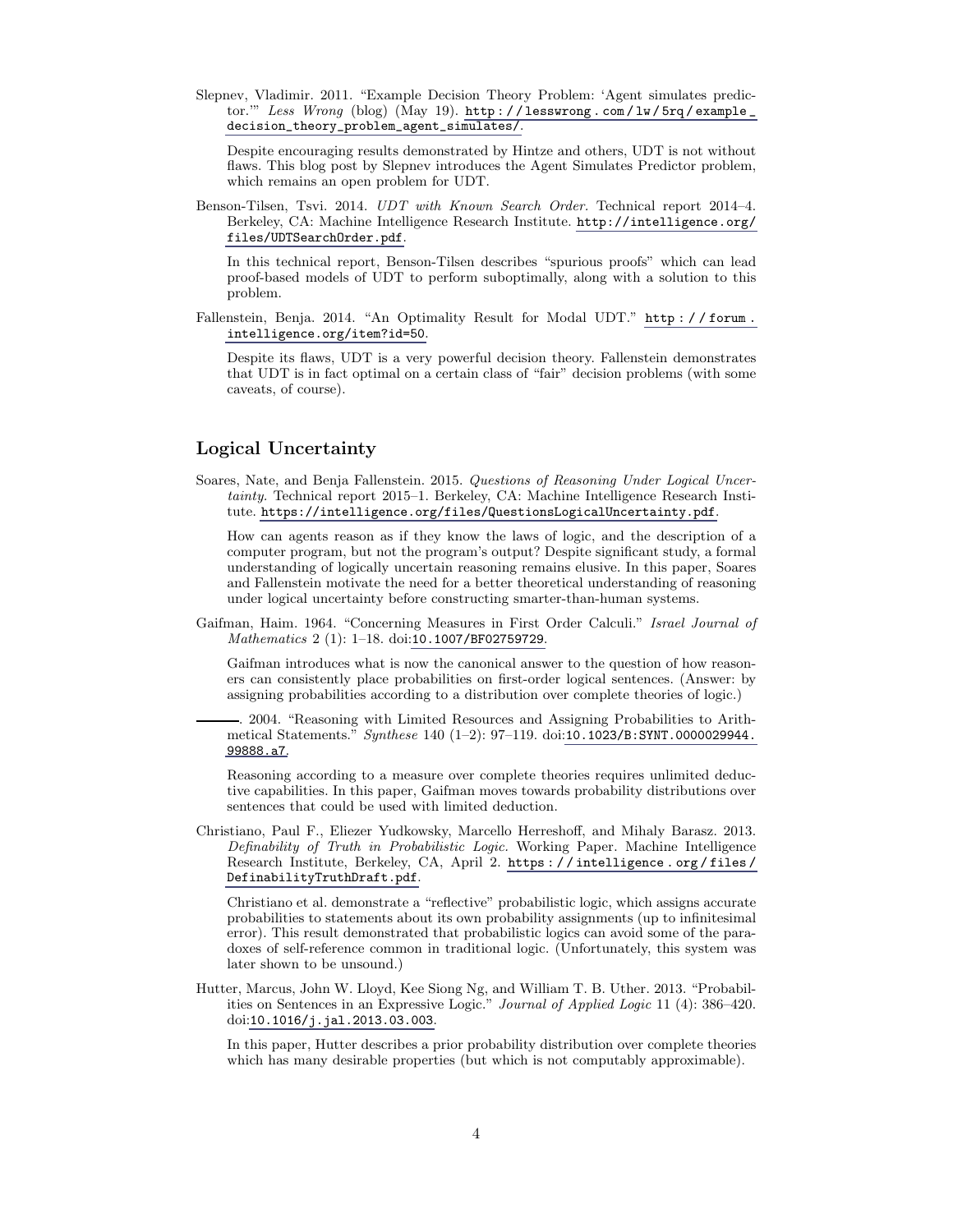Demski, Abram. 2012. "Logical Prior Probability." In Artificial General Intelligence: 5th International Conference, AGI 2012, Oxford, UK, December 8–11, 2012. Proceedings, edited by Joscha Bach, Ben Goertzel, and Matthew Iklé, 50–59. Lecture Notes in Artificial Intelligence 7716. New York: Springer. doi:[10.1007/978-3-642-35506-6\\_6](http://dx.doi.org/10.1007/978-3-642-35506-6_6).

Demski proposes an alternative to Hutter's prior which is computably approximable. Unfortunately, this prior lacks many nice properties.

Christiano, Paul. 2014. Non-Omniscience, Probabilistic Inference, and Metamathematics. Technical report 2014–3. Berkeley, CA: Machine Intelligence Research Institute. [http:](http://intelligence.org/files/Non-Omniscience.pdf) [//intelligence.org/files/Non-Omniscience.pdf](http://intelligence.org/files/Non-Omniscience.pdf).

Christiano gives a broad overview of many problems related to reasoning under logical uncertainty, and proposes a number of techniques which lend some new insight to the problem and point in the direction of practicality.

Sawin, Will, and Abram Demski. 2013. Computable probability distributions which converge on  $\Pi_1$  will disbelieve true  $\Pi_2$  sentences. Machine Intelligence Research Institute, Berkeley, CA, July. <http://intelligence.org/files/Pi1Pi2Problem.pdf>.

One of the problems with the development of satisfactory logical priors is that it is not clear what it means for a prior to be "satisfactory." Sawin and Demski demonstrate that certain desirable properties cannot be possessed by computable prior probability distributions.

Hahn, Jeremy. 2013. Scientific Induction in Probabilistic Mathematics. Brief Technical Note. Machine Intelligence Research Institute, Berkeley, CA. [http://intelligence.](http://intelligence.org/files/ScientificInduction.pdf) [org/files/ScientificInduction.pdf](http://intelligence.org/files/ScientificInduction.pdf).

Hahn reports on the difficulty of attaining another desirable property, which is roughly that priors which have seen that  $\phi$  holds in 10% of cases should converge on probability 0.1 for new instances of  $\phi$ . No known logical priors have this property.

# Vingean Reflection

Fallenstein, Benja, and Nate Soares. 2015. Vingean Reflection: Reliable Reasoning for Self-Improving Agents. Technical report 2015–2. Berkeley, CA: Machine Intelligence Research Institute. <https://intelligence.org/files/VingeanReflection.pdf>.

In the case of smarter-than-human systems which self-modify (or otherwise create smarter agents), the behavior of the resulting system depends entirely upon the initial agent's ability to reason about systems that are smarter than it. How can such reasoning be done reliably? In this paper, Fallenstein et al. motivate that further understanding of reliable reasoning about smarter agents is necessary before building any agent capable of significant reliable recursive self-improvement.

. 2014. "Problems of Self-Reference in Self-Improving Space-Time Embedded Intelligence." In Artificial General Intelligence: 7th International Conference, AGI 2014, Quebec City, QC, Canada, August  $1-\frac{1}{4}$ , 2014. Proceedings, edited by Ben Goertzel, Laurent Orseau, and Javier Snaider, 21–32. Lecture Notes in Artificial Intelligence 8598. New York: Springer. doi:[10.1007/978-3-319-09274-4\\_3](http://dx.doi.org/10.1007/978-3-319-09274-4_3).

Fallenstein and Soares provide a toy model of self-modifying agents which reason reliably about smarter agents using formal proofs in simplified settings.

Soares, Nate, and Benja Fallenstein. 2014. Botworld. Technical report 2014–2. Berkeley, CA: Machine Intelligence Research Institute. [http : / / intelligence . org / files /](http://intelligence.org/files/Botworld.pdf) [Botworld.pdf](http://intelligence.org/files/Botworld.pdf).

The simplified setting above is a cellular automaton known as Botworld, introduced by Soares and Fallenstein in this technical report. Botworld serves as a concrete toy model in which it is easier to envision (and study) the behavior of self-modifying agents.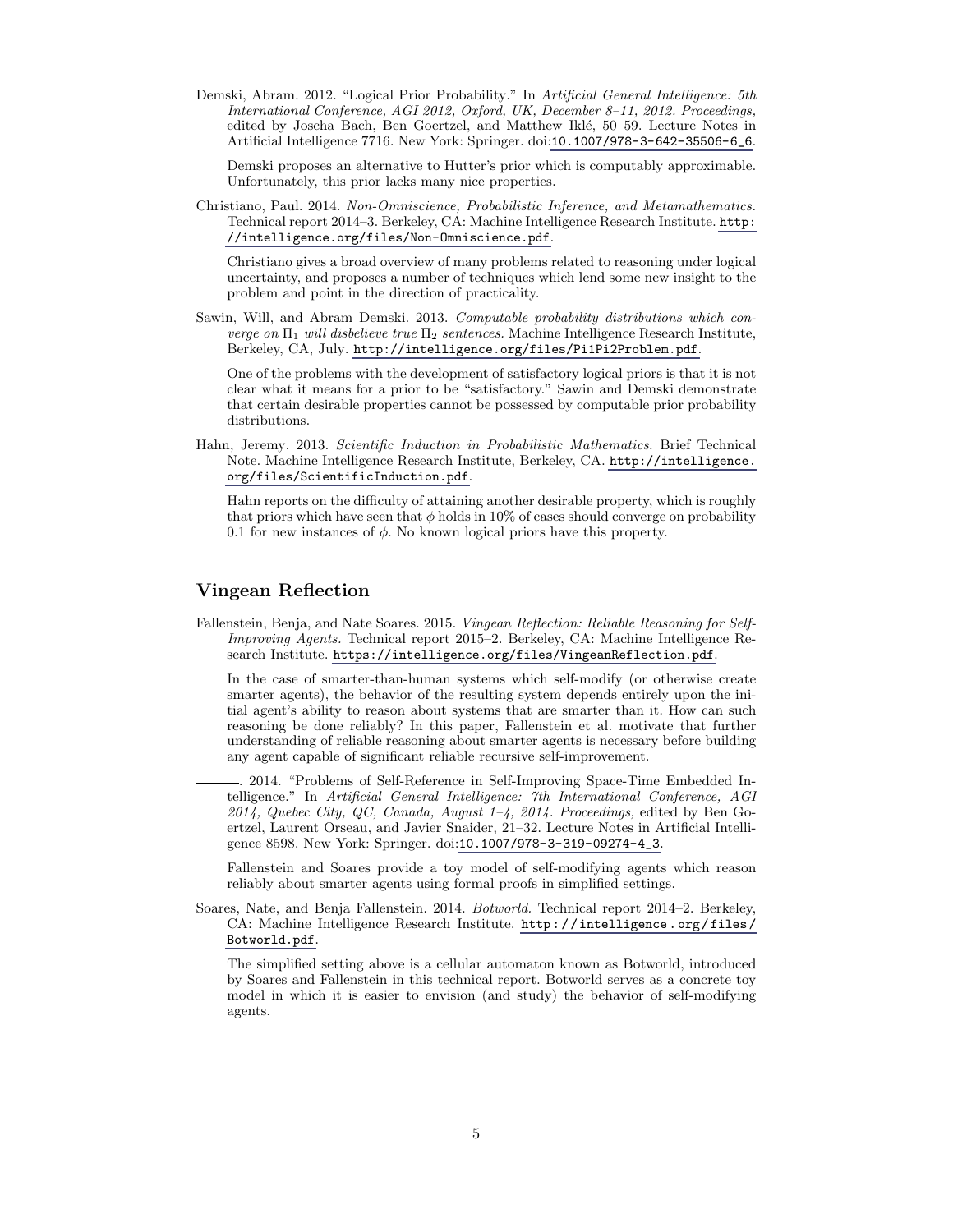Yudkowsky, Eliezer, and Marcello Herreshoff. 2013. Tiling Agents for Self-Modifying AI, and the Löbian Obstacle. Early Draft. Machine Intelligence Research Institute, Berkeley, CA. <http://intelligence.org/files/TilingAgents.pdf>.

Yudkowsky and Herreshoff introduce a number of difficulties encountered in formal logical settings where agents attempt to reason about smarter agents. This paper introduces the "Löbian obstacle" to Vingean reflection, and discusses some partial solutions, such as Fallenstein's "parametric polymorphism".

Weaver, Nik. 2013. "Paradoxes of Rational Agency and Formal Systems That Verify Their Own Soundness." Unpublished manuscript, December 21. [http://arxiv.org/abs/](http://arxiv.org/abs/1312.3626) [1312.3626](http://arxiv.org/abs/1312.3626).

Weaver gives a further account of the Löbian obstacle and its impact on agents using formal systems to reason about systems of similar capability.

Yudkowsky, Eliezer. 2013. The Procrastination Paradox. Brief Technical Note. Machine Intelligence Research Institute, Berkeley, CA. [http://intelligence.org/files/](http://intelligence.org/files/ProcrastinationParadox.pdf) [ProcrastinationParadox.pdf](http://intelligence.org/files/ProcrastinationParadox.pdf).

Many systems which successfully avoid the "Löbian obstacle" are unsound, for reasons outlined by Yudkowsky in this technical report. High-confidence reasoning about smarter agents seems to require finding a fine balance between the Löbian obstacle and the procrastination paradox.

Fallenstein, Benja. 2014a. Procrastination in Probabilistic Logic. Working Paper. Machine Intelligence Research Institute, Berkeley, CA. [http://intelligence.org/files/](http://intelligence.org/files/ProbabilisticLogicProcrastinates.pdf) [ProbabilisticLogicProcrastinates.pdf](http://intelligence.org/files/ProbabilisticLogicProcrastinates.pdf).

Unfortunately, the reflective system of probabilistic logic developed by Christiano et al. succumbs to the procrastination paradox, as demonstrated by Fallenstein in this technical report.

. 2014b. An Infinitely Descending Sequence of Sound Theories each Proving the Next Consistent. Brief Technical Note. Machine Intelligence Research Institute, Berkeley, CA. <http://intelligence.org/files/ConsistencyWaterfall.pdf>.

This technical report by Fallenstein looks at toy models of agents attempting to reason about successors using proofs, and presents one of the most satisfactory partial solutions to date. This "consistency waterfall" avoids both the Löbian obstacle and the procrastination paradox (by placing certain constraints on the language in which goals can be expressed).

. 2014c. Decreasing Mathematical Strength in One Formalization of Parametric Polymorphism. Brief Technical Note. Machine Intelligence Research Institute, Berkeley, CA. <http://intelligence.org/files/DecreasingStrength.pdf>.

Another partial solution to problems of self-reference in proof-based toy models is Fallenstein's "parametric polymorphism." In this technical report, Fallenstein describes one open problem relating to parametric polymorphism.

Yudkowsky, Eliezer. 2014. Distributions Allowing Tiling of Staged Subjective EU Maximizers. Machine Intelligence Research Institute, Berkeley, CA, May 11. Revised May 31, 2014. <http://intelligence.org/files/DistributionsAllowingTiling.pdf>.

In this technical report, Yudkowsky develops the proof-based toy models of Vingean reflection toward application in probabilistic domains.

Soares, Nate. 2014. Tiling Agents in Causal Graphs. Technical report 2014–5. Berkeley, CA: Machine Intelligence Research Institute. [http : / / intelligence . org / files /](http://intelligence.org/files/TilingAgentsCausalGraphs.pdf) [TilingAgentsCausalGraphs.pdf](http://intelligence.org/files/TilingAgentsCausalGraphs.pdf).

Soares further develops the study of Vingean reflection into the domain of (probabilistic) causal graphs, by introducing four lemmas sufficient for proof-based agents to license the creation of agents of similar proof strength in a causal graph.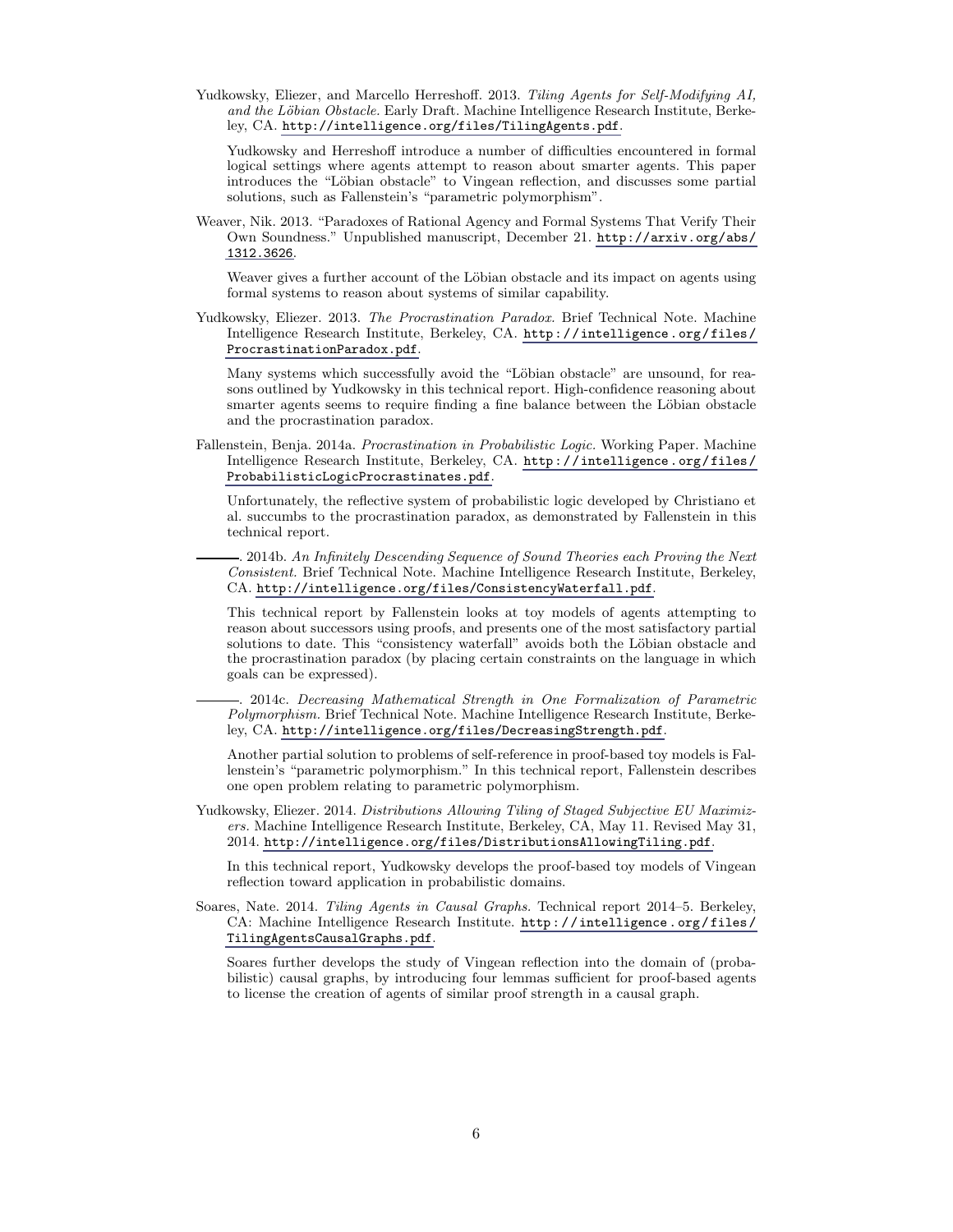## **Corrigibility**

Soares, Nate, and Benja Fallenstein. 2015. Questions of Reasoning Under Logical Uncertainty. Technical report 2015–1. Berkeley, CA: Machine Intelligence Research Institute. <https://intelligence.org/files/QuestionsLogicalUncertainty.pdf>.

By default, smarter-than-human systems would have incentives to manipulate and deceive programmers. How can these incentives be averted? What reasoning methods allow agents to reason as if they are under construction and potentially flawed in dangerous ways? Soares et al. introduce the field of "Corrigibility," which studies these questions. The paper goes on to discuss an early approach to one relevant subproblem.

Armstrong, Stuart. Forthcoming. "AI Motivated Value Selection." Accepted to the 1st International Workshop on AI and Ethics, held within the 29th AAAI Conference on Artificial Intelligence (AAAI-2015), Austin, TX.

In this paper, Armstrong introduces a method by which an agent can be built to change its goals upon receiving a certain command, without also giving the agent incentives to cause or prevent such commands.

Armstrong, Stuart, Anders Sandberg, and Nick Bostrom. 2012. "Thinking Inside the Box: Controlling and Using an Oracle AI." Minds and Machines 22 (4): 299–324. doi:[10.](http://dx.doi.org/10.1007/s11023-012-9282-2) [1007/s11023-012-9282-2](http://dx.doi.org/10.1007/s11023-012-9282-2).

Can a very intelligent agent be made to only do a simple task, such as answer questions, without giving it other dangerous incentives as well? Maybe, but such a thing is not as easy as it may seem. Armstrong et al. discuss why.

#### Value Learning

Soares, Nate. 2015. The Value Learning Problem. Technical report 2015-4. Berkeley, CA: Machine Intelligence Research Institute. [https://intelligence.org/files/](https://intelligence.org/files/ValueLearningProblem.pdf) [ValueLearningProblem.pdf](https://intelligence.org/files/ValueLearningProblem.pdf).

Human intentions are complex, vague, context-dependent, and culturally laden. A superintelligent machine would not, by default, act as intended. Soares and Yudkowsky discuss methods by which a system be constructed to reliably learn what to value and/or model the intentions of its operators and act accordingly.

Dewey, Daniel. 2011. "Learning What to Value." In Artificial General Intelligence: 4th International Conference, AGI 2011, Mountain View, CA, USA, August 3–6, 2011. Proceedings, edited by Jürgen Schmidhuber, Kristinn R. Thórisson, and Moshe Looks, 309–314. Lecture Notes in Computer Science 6830. Berlin: Springer. doi:[10.1007/978-](http://dx.doi.org/10.1007/978-3-642-22887-2_35) [3-642-22887-2\\_35](http://dx.doi.org/10.1007/978-3-642-22887-2_35).

Dewey argues that reinforcement learning cannot lead to smarter-than-human agents that have a beneficial impact, and motivates the need for agents which learn what to value.

Yudkowsky, Eliezer. 2011. "Complex Value Systems in Friendly AI." In Artificial General Intelligence: 4th International Conference, AGI 2011, Mountain View, CA, USA, August  $3-6$ , 2011. Proceedings, edited by Jürgen Schmidhuber, Kristinn R. Thórisson, and Moshe Looks, 388–393. Lecture Notes in Computer Science 6830. Berlin: Springer. doi:[10.1007/978-3-642-22887-2\\_48](http://dx.doi.org/10.1007/978-3-642-22887-2_48).

In this paper, Yudkowsky further motivates the point that, in order to construct smarter-than-human systems aligned with human interests, it is necessary for the agent to learn an accurate representation of the complex human notion of "value.".